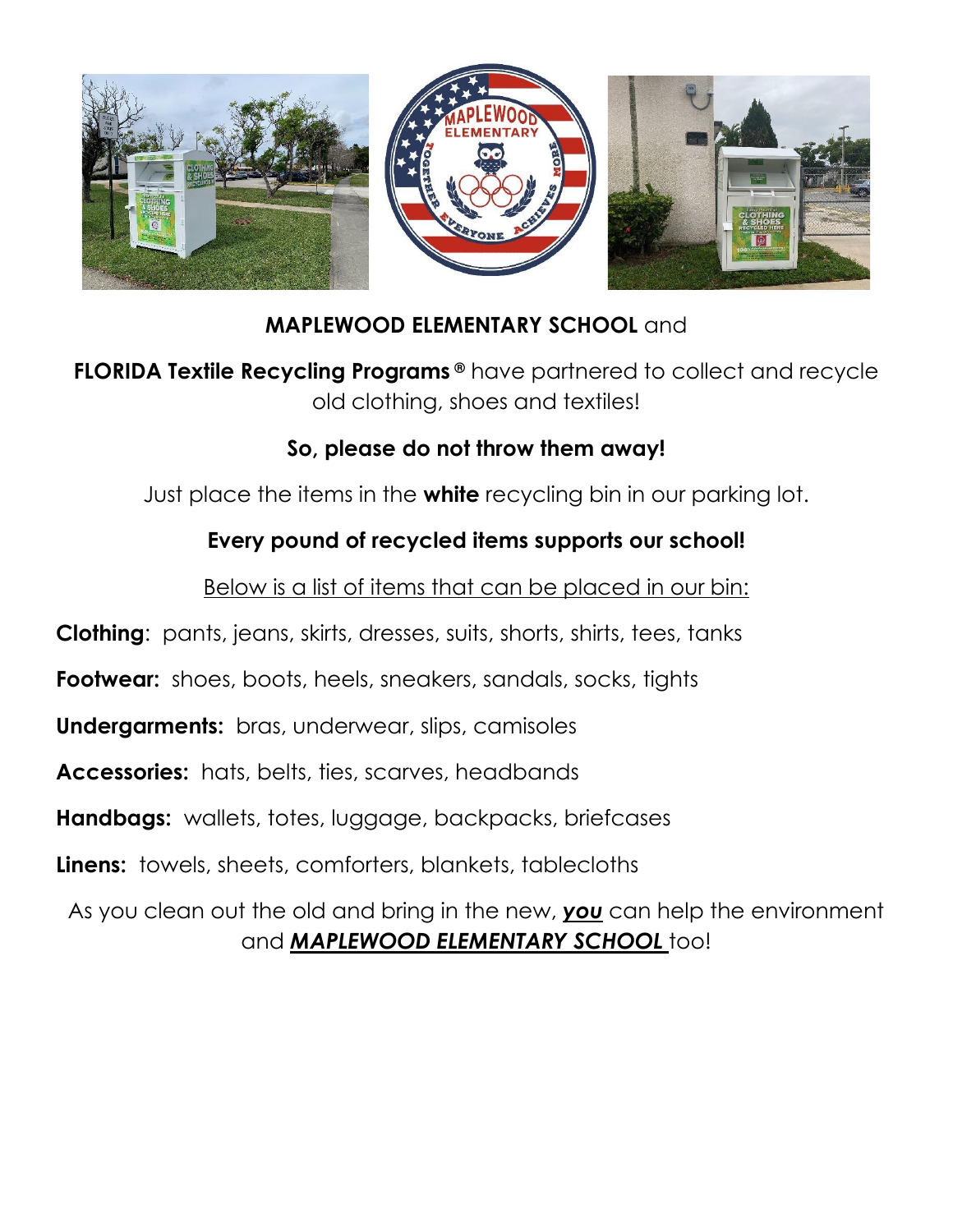

# ¡**MAPLEWOOD ELEMENTARY SCHOOL** y

**FLORIDA Textile Recycling Programs®** se han asociado para recoger y reciclar prendas de vestir, zapatos y textiles viejos!

Entonces, ¡por favor no bote estos artículos!

Sólo colóquelos en el contenedor **blanco** de reciclaje en nuestro estacionamiento.

# ¡**Cada kilo de artículos reciclados contribuye con nuestra escuela!**

## A continuación encontrará una lista de artículos que se pueden depositar en nuestro contenedor:

**Prendas de vestir:** pantalones, *jeans,* faldas, vestidos, trajes, pantalones cortos, camisas, franelas, camisetas

**Calzado:** zapatos, botas, tacones, zapatos de goma, sandalias, medias, calcetines

**Ropa interior:** sostenes, calzones, pijamas, camisolas

**Accesorios:** sombreros, cinturones, corbatas, pañuelos, cintas para el cabello

**Carteras:** billeteras, bolsos, maletas, mochilas, maletines

**Lencería:** toallas, sábanas, cubrecamas, cobijas, manteles

¡A medida que usted se deshace de lo viejo y trae lo nuevo, *usted* puede ayudar al medio ambiente, así como a **MAPLEWOOD ELEMENTARY SCHOOL**!